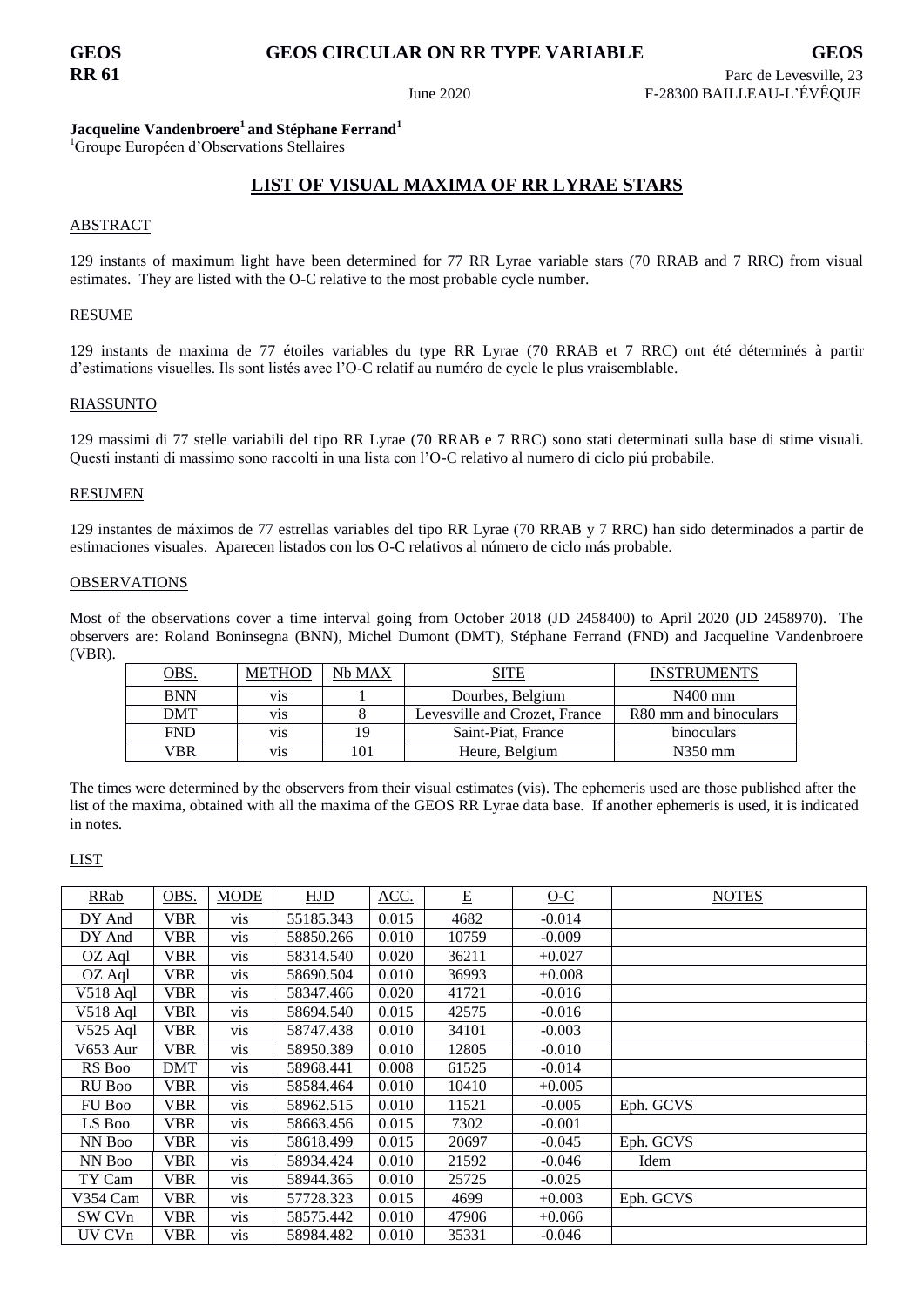# **GEOS CIRCULAR RR 61** LIST RR

| <b>RRab</b>           | OBS.       | <b>MODE</b> | <b>HJD</b> | ACC.  | Ε     | $O-C$ (RR53) | <b>NOTES</b>                   |
|-----------------------|------------|-------------|------------|-------|-------|--------------|--------------------------------|
| X CMi                 | <b>VBR</b> | <b>vis</b>  | 58538.404  | 0.010 | 28793 | $+0.024$     |                                |
| X CMi                 | <b>VBR</b> | vis         | 58542.396  | 0.010 | 28800 | $+0.016$     |                                |
| AQ Cep                | <b>VBR</b> | vis         | 58529.557  | 0.010 | 19636 | $+0.050$     | Eph. GEOS RR53                 |
| Z Com                 | <b>VBR</b> | vis         | 58604.487  | 0.010 | 37869 | $+0.001$     |                                |
| TU Com                | <b>VBR</b> | vis         | 58963.474  | 0.010 | 11835 | $+0.114$     |                                |
| TY Com                | <b>VBR</b> | vis         | 56726.557  | 0.015 | 31716 | $+0.003$     |                                |
| UZ Com                | <b>VBR</b> | vis         | 58246.488  | 0.015 | 22808 | $+0.012$     |                                |
| DL Com                | <b>VBR</b> | vis         | 58961.538  | 0.010 | 41128 | $+0.003$     |                                |
| DL Com                | <b>VBR</b> | vis         | 58984.437  | 0.010 | 41181 | $+0.001$     |                                |
| GU Com                | <b>VBR</b> | vis         | 58247.426  | 0.015 | 24598 | $+0.007$     |                                |
| <b>BN CrB</b>         | <b>VBR</b> | vis         | 58995.517  | 0.010 | 14955 | $+0.007$     |                                |
| $\overline{V357}$ Cyg | <b>VBR</b> | vis         | 58674.447  | 0.015 | 44756 | $+0.000$     |                                |
| $\overline{V802}$ Cyg | <b>VBR</b> | vis         | 58822.251  | 0.015 | 30233 | $+0.000$     |                                |
| <b>V838 Cyg</b>       | <b>BNN</b> | vis         | 58694.431  | 0.012 | 27003 | $+0.005$     |                                |
| FF Del                | <b>VBR</b> | vis         | 58334.435  | 0.020 | 27771 | $-0.020$     |                                |
| FF Del                | <b>VBR</b> | vis         | 58395.417  | 0.020 | 27870 | $+0.034$     |                                |
| VZ Dra                | <b>VBR</b> | vis         | 58356.405  | 0.015 | 35295 | $-0.093$     |                                |
| IS Dra                | <b>VBR</b> | vis         | 58618.469  | 0.015 | 15434 | $-0.016$     |                                |
| IS Dra                | <b>VBR</b> | vis         | 58940.378  | 0.010 | 16073 | $-0.009$     |                                |
| IS Dra                | <b>VBR</b> | vis         | 58941.377  | 0.010 | 16075 | $-0.018$     |                                |
| OS Dra                | <b>VBR</b> | vis         | 58530.340  | 0.015 | 19976 | $-0.013$     | Eph. GCVS                      |
| OS Dra                | <b>VBR</b> | vis         | 58846.589  | 0.015 | 20882 | $-0.003$     | Idem                           |
| V363 Dra              | <b>VBR</b> | vis         | 58387.333  | 0.015 | 13045 | $-0.133$     | $Idem$ ; $RR(B)$ ; $VSX$ $RRD$ |
| V363 Dra              | <b>VBR</b> | vis         | 58667.461  | 0.020 | 13563 | $-0.139$     | $Idem$ ; $RR(B)$ ; $VSX$ $RRD$ |
| V461 Her              | <b>VBR</b> | vis         | 58668.467  | 0.010 | 23487 | $-0.003$     |                                |
| V552 Her              | <b>VBR</b> | vis         | 58674.498  | 0.010 | 12585 | $+0.005$     |                                |
| V734 Her              | <b>VBR</b> | vis         | 58686.411  | 0.010 | 16864 | $-0.003$     |                                |
| V1083 Her             | <b>VBR</b> | vis         | 58341.398  | 0.015 | 22492 | $+0.012$     |                                |
| V1087 Her             | <b>VBR</b> | vis         | 58690.432  | 0.010 | 25366 | $+0.007$     |                                |
| RV Leo                | <b>VBR</b> | vis         | 58966.457  | 0.015 | 38462 | $-0.006$     |                                |
| DI Leo                | <b>VBR</b> | vis         | 58962.370  | 0.015 | 11786 | $+0.016$     |                                |
| DI Leo                | <b>VBR</b> | vis         | 58966.376  | 0.015 | 11793 | $-0.015$     |                                |
| GP Leo                | <b>VBR</b> | vis         | 58961.456  | 0.015 | 10311 | $-0.019$     |                                |
| LL Leo                | <b>VBR</b> | vis         | 58932.594  | 0.015 | 22138 | $-0.036$     |                                |
| EN Lyn                | <b>VBR</b> | vis         | 58540.463  | 0.015 | 11160 | $-0.013$     |                                |
| EP Lyn                | <b>VBR</b> | vis         | 58572.454  | 0.015 | 3194  | $+0.015$     |                                |
| RR Lyr                | <b>DMT</b> | <b>vis</b>  | 58390.433  | 0.011 | 40010 | $-0.198$     |                                |
| RR Lyr                | <b>DMT</b> | vis         | 58632.440  | 0.007 | 40437 | $-0.229$     |                                |
| RR Lyr                | <b>DMT</b> | vis         | 58717.450  | 0.007 | 40587 | $-0.244$     |                                |
| RR Lyr                | <b>DMT</b> | vis         | 58721.429  | 0.007 | 40594 | $-0.233$     |                                |
| RR Lyr                | <b>DMT</b> | vis         | 58725.429  | 0.010 | 40601 | $-0.200$     |                                |
| RR Lyr                | <b>FND</b> | vis         | 58747.472  | 0.008 | 40640 | $-0.264$     |                                |
| RR Lyr                | <b>FND</b> | vis         | 58751.453  | 0.006 | 40647 | $-0.251$     |                                |
| RR Lyr                | <b>FND</b> | vis         | 58759.385  | 0.006 | 40661 | $-0.254$     |                                |
| RR Lyr                | <b>FND</b> | vis         | 58768.456  | 0.012 | 40677 | $-0.253$     | Flat maximum                   |
| WW Lyr                | <b>VBR</b> | vis         | 58689.496  | 0.015 | 27273 | $+0.016$     |                                |
| WW Lyr                | <b>VBR</b> | vis         | 58690.535  | 0.010 | 27275 | $+0.024$     |                                |
| AW Lyr                | <b>VBR</b> | vis         | 58369.417  | 0.010 | 35062 | $-0.077$     |                                |
| AW Lyr                | <b>VBR</b> | vis         | 58372.397  | 0.015 | 35068 | $-0.082$     |                                |
| LX Lyr                | <b>VBR</b> | vis         | 58656.547  | 0.010 | 29105 | $+0.010$     |                                |
| NR Lyr                | <b>VBR</b> | vis         | 58656.541  | 0.015 | 23445 | $-0.015$     |                                |
| V531 Oph              | <b>VBR</b> | vis         | 58668.523  | 0.015 | 39016 | $-0.019$     |                                |
| V773 Oph              | <b>VBR</b> | vis         | 58689.487  | 0.010 | 31015 | $+0.010$     |                                |
| V773 Oph              | <b>VBR</b> | vis         | 58716.433  | 0.015 | 31061 | $+0.015$     |                                |
| V816 Oph              | <b>VBR</b> | vis         | 58722.413  | 0.015 | 40992 | $-0.033$     |                                |
| V865 Oph              | <b>VBR</b> | vis         | 58042.253  | 0.015 | 10384 | $+0.043$     |                                |
| V2645 Oph             | <b>VBR</b> | vis         | 58742.339  | 0.015 | 26083 | $-0.017$     |                                |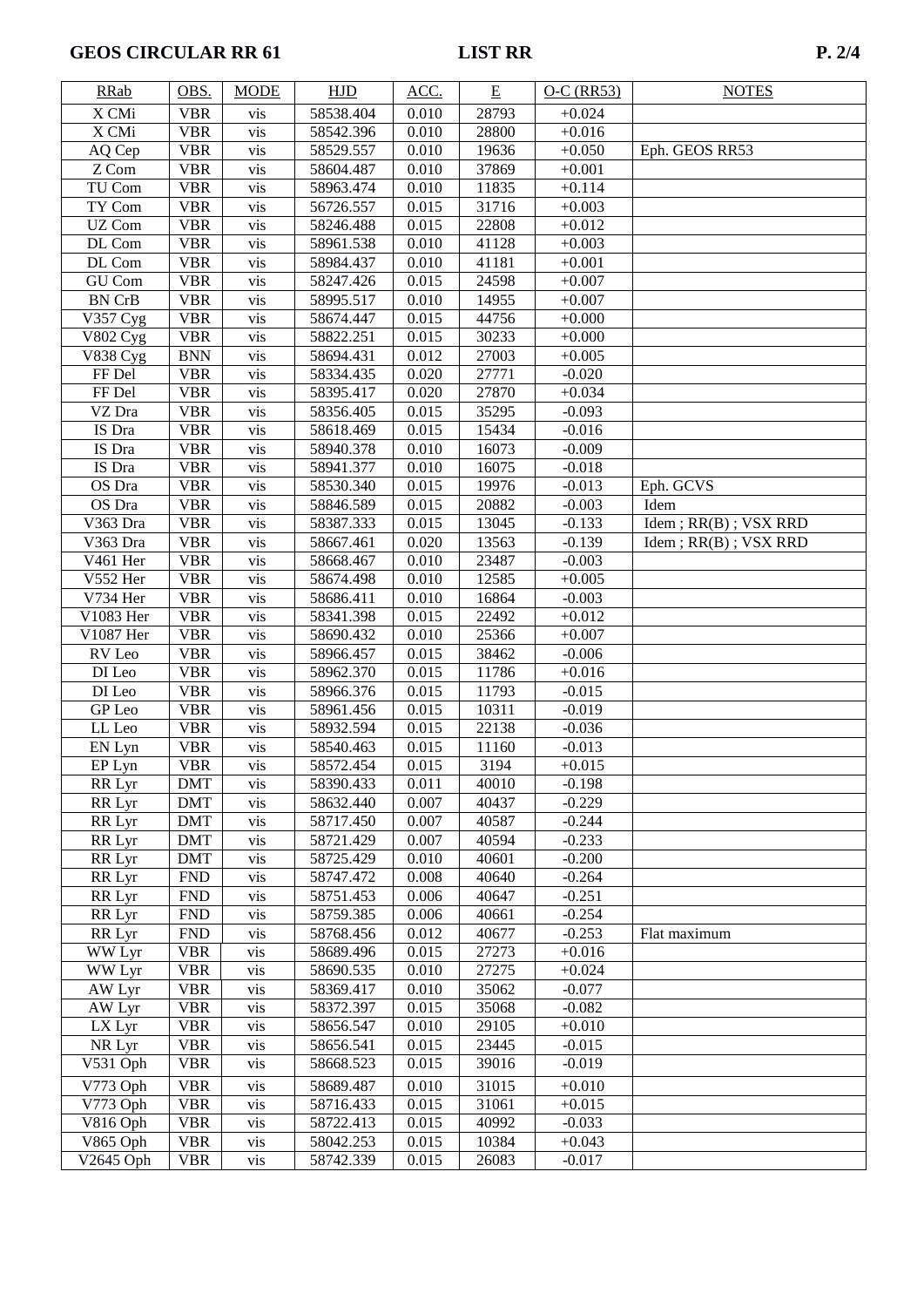# **GEOS CIRCULAR RR 61** LIST RR

| <b>RRab</b>            | OBS.       | <b>MODE</b> | <b>HJD</b> | ACC.  | E     | $O-C$ (RR53) | <b>NOTES</b> |
|------------------------|------------|-------------|------------|-------|-------|--------------|--------------|
| V2645 Oph              | <b>VBR</b> | vis         | 58748.329  | 0.010 | 26093 | $-0.009$     |              |
| V2734 Oph              | <b>VBR</b> | vis         | 58250.380  | 0.020 | 7090  | $-0.019$     | Eph. GCVS    |
| V2734 Oph              | <b>VBR</b> | vis         | 58694.414  | 0.015 | 7954  | $-0.006$     | Idem         |
| BT Peg                 | <b>VBR</b> | vis         | 58717.506  | 0.010 | 13402 | $+0.007$     |              |
| $\overline{B}T$ Peg    | <b>VBR</b> | vis         | 58721.393  | 0.010 | 13409 | $-0.003$     |              |
| CS Peg                 | <b>VBR</b> | vis         | 58746.419  | 0.010 | 9065  | $+0.012$     |              |
| GV Peg                 | <b>VBR</b> | vis         | 58719.535  | 0.015 | 14905 | $-0.008$     |              |
| <b>V509 Peg</b>        | <b>VBR</b> | vis         | 58726.566  | 0.010 | 14953 | $+0.002$     |              |
| $\overline{V}$ 525 Peg | <b>VBR</b> | vis         | 58399.463  | 0.010 | 4210  | $+0.010$     |              |
| $\overline{V579}$ Peg  | <b>VBR</b> | vis         | 58747.520  | 0.010 | 6507  | $-0.021$     | Eph. GCVS    |
| V579 Peg               | <b>VBR</b> | vis         | 58848.286  | 0.015 | 6653  | $-0.036$     | Idem         |
| <b>BH</b> Ser          | <b>VBR</b> | vis         | 58604.423  | 0.015 | 40363 | $+0.063$     |              |
| V484 Ser               | <b>VBR</b> | vis         | 58301.479  | 0.010 | 10905 | $+0.027$     | Eph. GCVS    |
| $\overline{V}$ 484 Ser | <b>VBR</b> | vis         | 58660.468  | 0.010 | 11607 | $+0.023$     | Idem         |
| UX Tri                 | <b>VBR</b> | vis         | 58865.280  | 0.010 | 27475 | $-0.008$     |              |
| QU UMa                 | <b>VBR</b> | vis         | 58931.386  | 0.015 | 11712 | $-0.007$     | Eph. GCVS    |
| QU UMa                 | <b>VBR</b> | vis         | 58953.461  | 0.010 | 11747 | $-0.018$     | Idem         |
| $\overline{V345}$ UMa  | <b>VBR</b> | vis         | 58572.603  | 0.010 | 12251 | $+0.005$     |              |
| V353 UMa               | <b>VBR</b> | vis         | 58930.558  | 0.015 | 10305 | $+0.015$     |              |
| V353 UMa               | <b>VBR</b> | vis         | 58945.370  | 0.010 | 10325 | $-0.012$     |              |
| RX UMi                 | <b>VBR</b> | vis         | 58944.515  | 0.010 | 35248 | $-0.026$     |              |
| RX UMi                 | <b>VBR</b> | vis         | 58945.494  | 0.010 | 35250 | $-0.027$     |              |
| AE Vir                 | <b>VBR</b> | vis         | 58656.447  | 0.010 | 26426 | $+0.003$     |              |
| V363 Vir               | <b>VBR</b> | vis         | 58953.567  | 0.010 | 9780  | $-0.022$     | Eph. GCVS    |
| V363 Vir               | <b>VBR</b> | vis         | 58963.519  | 0.010 | 9802  | $-0.023$     | Idem         |
| V388 Vir               | <b>VBR</b> | vis         | 58934.620  | 0.015 | 5323  | $+0.027$     |              |
| <b>V520 Vir</b>        | <b>VBR</b> | vis         | 58245.506  | 0.015 | 6561  | $-0.038$     | Eph. GCVS    |
| <b>V520 Vir</b>        | <b>VBR</b> | vis         | 58966.562  | 0.010 | 7839  | $-0.032$     | Idem         |
| <b>RRC</b>             |            |             |            |       |       |              |              |
| LQ Cnc                 | <b>VBR</b> | vis         | 58592.430  | 0.020 | 16202 | $+0.011$     |              |
| LQ Cnc                 | <b>VBR</b> | vis         | 58870.480  | 0.020 | 17026 | $+0.024$     |              |
| LQ Cnc                 | <b>VBR</b> | vis         | 58949.424  | 0.020 | 17260 | $+0.011$     |              |
| XZ CVn                 | <b>VBR</b> | vis         | 58941.505  | 0.020 | 41641 | $-0.106$     |              |
| RZ Cep                 | <b>FND</b> | vis         | 58386.597  | 0.012 | 79254 | $+0.135$     |              |
| RZ Cep                 | <b>DMT</b> | vis         | 58397.421  | 0.009 | 79289 | $+0.155$     |              |
| RZ Cep                 | <b>FND</b> | vis         | 58667.483  | 0.008 | 80164 | $+0.135$     |              |
| RZ Cep                 | <b>FND</b> | <b>vis</b>  | 58680.422  | 0.008 | 80206 | $+0.110$     |              |
| RZ Cep                 | <b>FND</b> | vis         | 58684.470  | 0.009 | 80219 | $+0.145$     |              |
| RZ Cep                 | <b>FND</b> | vis         | 58688.453  | 0.009 | 80232 | $+0.115$     |              |
| RZ Cep                 | <b>FND</b> | vis         | 58693.411  | 0.006 | 80248 | $+0.135$     |              |
| RZ Cep                 | <b>FND</b> | vis         | 58718.416  | 0.020 | 80329 | $+0.138$     |              |
| RZ Cep                 | <b>FND</b> | vis         | 58725.527  | 0.012 | 80352 | $+0.149$     |              |
| RZ Cep                 | <b>FND</b> | vis         | 58739.402  | 0.006 | 80397 | $+0.134$     |              |
| RZ Cep                 | <b>FND</b> | vis         | 58744.323  | 0.005 | 80413 | $-0.117$     | Maximum I    |
| RZ Cep                 | <b>FND</b> | vis         | 58744.340  | 0.005 | 80413 | $+0.134$     | Maximum II   |
| RZ Cep                 | <b>FND</b> | vis         | 58944.638  | 0.009 | 81062 | $+0.108$     |              |
| DD Dra                 | <b>FND</b> | vis         | 58320.554  | 0.010 | 19712 | $+0.141$     | Mean maximum |
| DD Dra                 | <b>FND</b> | vis         | 58611.653  | 0.010 | 20603 | $+0.066$     | Idem         |
| DD Dra                 | <b>FND</b> | vis         | 58962.524  | 0.010 | 21677 | $-0.040$     | Idem         |
| DH Peg                 | <b>DMT</b> | vis         | 58400.435  | 0.007 | 52980 | $+0.017$     |              |
| YZ Tau                 | <b>VBR</b> | vis         | 58405.525  | 0.020 | 14939 | $-0.034$     |              |
| <b>YZ</b> Tau          | <b>VBR</b> | vis         | 58407.491  | 0.020 | 14944 | $-0.057$     |              |
| <b>YZ</b> Tau          | <b>VBR</b> | vis         | 58426.402  | 0.020 | 14990 | $-0.074$     |              |
| <b>YZ</b> Tau          | <b>VBR</b> | vis         | 58440.391  | 0.020 | 15024 | $-0.075$     |              |
| MU UMa                 | <b>VBR</b> | vis         | 58976.450  | 0.015 | 20505 | $-0.004$     |              |